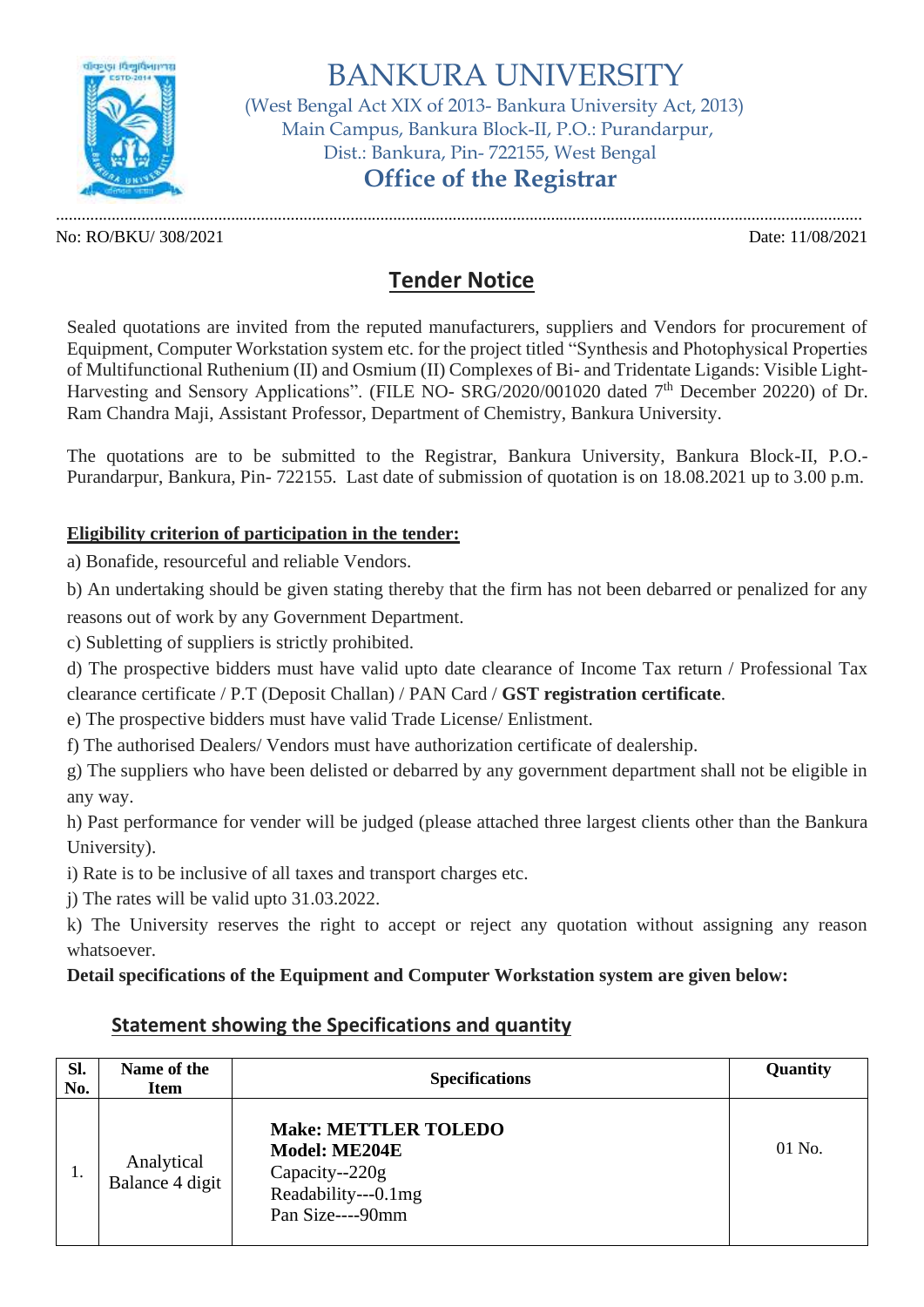| 2. | Computer<br>Workstation<br>System | <b>Make: HP</b><br>Workstation Model: HP Z4 Workstation<br>Manufacturer:<br>HP<br>Processor Brand: Intel<br>Processor Type: Core i7 or higher<br>Processor Speed: 3.3 GHz or more<br>Processor Count: 4<br>RAM: 16 GB in built or more.<br>Memory Clock Speed: 2666 MHz or better<br>Chipset:<br>Chipset Intel <sup>®</sup> C422 or better<br>Hard Drive Size: 2 TB<br>Hard Drive Interface:<br><b>ESATA</b><br>Graphics Coprocessor: NVIDIA Quadro P2000<br><b>Graphics Card Description:</b><br>Dedicated<br>Graphics Card Ram Size: 8GB or more<br>Graphics Card Interface: AGP<br>Number of USB 2.0 Ports: minimum 2<br>Number of USB 3.0 Ports: minimum 1<br>Hardware Platform: Windows<br><b>Optical Drive: Internal DVD Writer</b><br>Operating System: Windows 10<br>Monitor: 24" LED-backlit LCD monitor with height<br>adjustable. Native Resolution: 1920X1080 @ 60Hz. Aspect<br>Ratio 16:09, ENERGY STAR Qualified<br>Keyboard and Mouse: Standard keyboard and USB Optical<br>Mouse<br>Networking Port: Integrated (10/100/1000) Gigabit Ethernet<br>Power Supply: Minimum 865W 85% efficient (Brand: APC)<br>Audio: High-Definition Integrated Audio with internal<br>speaker<br>Printer: HP LaserJet Pro Multi-Function Direct Wireless<br>Network Laser Printer, model: M126nw or higher version,<br>Printer Output - Black & White. | 01 No. |
|----|-----------------------------------|------------------------------------------------------------------------------------------------------------------------------------------------------------------------------------------------------------------------------------------------------------------------------------------------------------------------------------------------------------------------------------------------------------------------------------------------------------------------------------------------------------------------------------------------------------------------------------------------------------------------------------------------------------------------------------------------------------------------------------------------------------------------------------------------------------------------------------------------------------------------------------------------------------------------------------------------------------------------------------------------------------------------------------------------------------------------------------------------------------------------------------------------------------------------------------------------------------------------------------------------------------------------------------------------------------------------------------------------------|--------|
| 3. | <b>Heating Mantel</b>             | Capacity:<br>$250$ mL<br>Temperature range: up to 350°C or more                                                                                                                                                                                                                                                                                                                                                                                                                                                                                                                                                                                                                                                                                                                                                                                                                                                                                                                                                                                                                                                                                                                                                                                                                                                                                      | 01 No. |
| 4. | <b>Heating Mantel</b>             | Capacity: 1000 mL<br>Temperature range: up to $350^{\circ}$ C or more                                                                                                                                                                                                                                                                                                                                                                                                                                                                                                                                                                                                                                                                                                                                                                                                                                                                                                                                                                                                                                                                                                                                                                                                                                                                                | 01 No. |
| 5. | <b>Heating Mantel</b>             | Capacity: 2500 mL<br>Temperature range: up to $350^{\circ}$ C or more                                                                                                                                                                                                                                                                                                                                                                                                                                                                                                                                                                                                                                                                                                                                                                                                                                                                                                                                                                                                                                                                                                                                                                                                                                                                                | 01 No. |

**Sd/- Prof. Subir Kumar Roy Registrar (Addl. Charge) Bankura University**